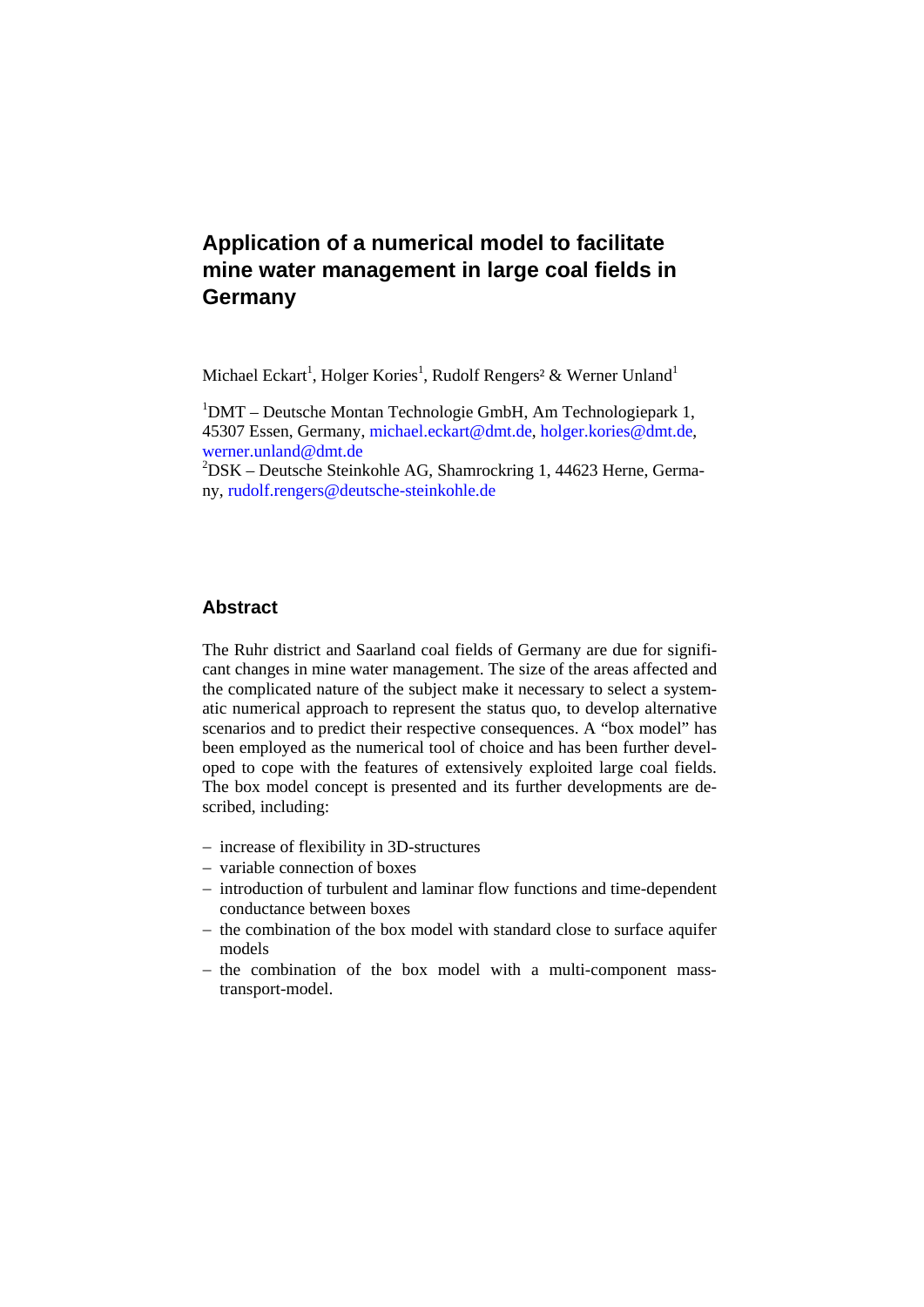The present status of applying the box model in the Saarland and Ruhr coal districts is provided. It is concluded that the box model has become a well suited forecast instrument to prepare alternative scenarios for economic and environmental decisions on mine water management.

## **1 Introduction**

The Deutsche Steinkohle AG (DSK) operates underground coal mines in the Ruhr district and in the Saarland (Fig. 1). Since the 1960s the operation has been scaled down for economic reasons and subject to controversial political and socio-ecologic discussions. As a consequence, a number of mines had to be shut down and further mines will be forced into closure (depending on what will politically be defined as the "national energy reserve"). In contrast to this development mine water management is continued for practically all mines, closed or still active, due to specific hydrogeologic reasons and also due to former merger of coal mines resulting in numerous hydraulic connections between mine fields.

In the Ruhr coal mine district the underground mines developed from coal outcrops in the south and followed the general coal seam dipping down to more than 1,300 m towards the north where the Carboniferous strata are overlain by considerable overburden. Mines located south of the small river Emscher have all been closed. A number of shafts, however, are still kept open to facilitate operation of several underground pumping stations. The system of mine water pumping stations allows removal of mine water from moderate depths before it otherwise could penetrate into the deeper active mining area further north. Annually, an average total of about 95 million m<sup>3</sup> of mine water is pumped in the Ruhr mine district. With the decreasing number of active coal mines the increasing cost burden requires an ongoing optimization of the mine water management system.

In the Saarland coal mine district the economic development is comparable, while the geological and hydrogeological conditions differ. As an additional constraint, the Saarland coal mines at the south and southwest are more or less intensely connected with French coal mines of the Lorraine coal basin, where the last mine ceased production in April 2004. At present, about  $23$  million  $m<sup>3</sup>$  of mine water are pumped annually from the Saarland mines. Mine water management at the Saarland mines is known to be significantly affected should mine dewatering at the French side be shut down.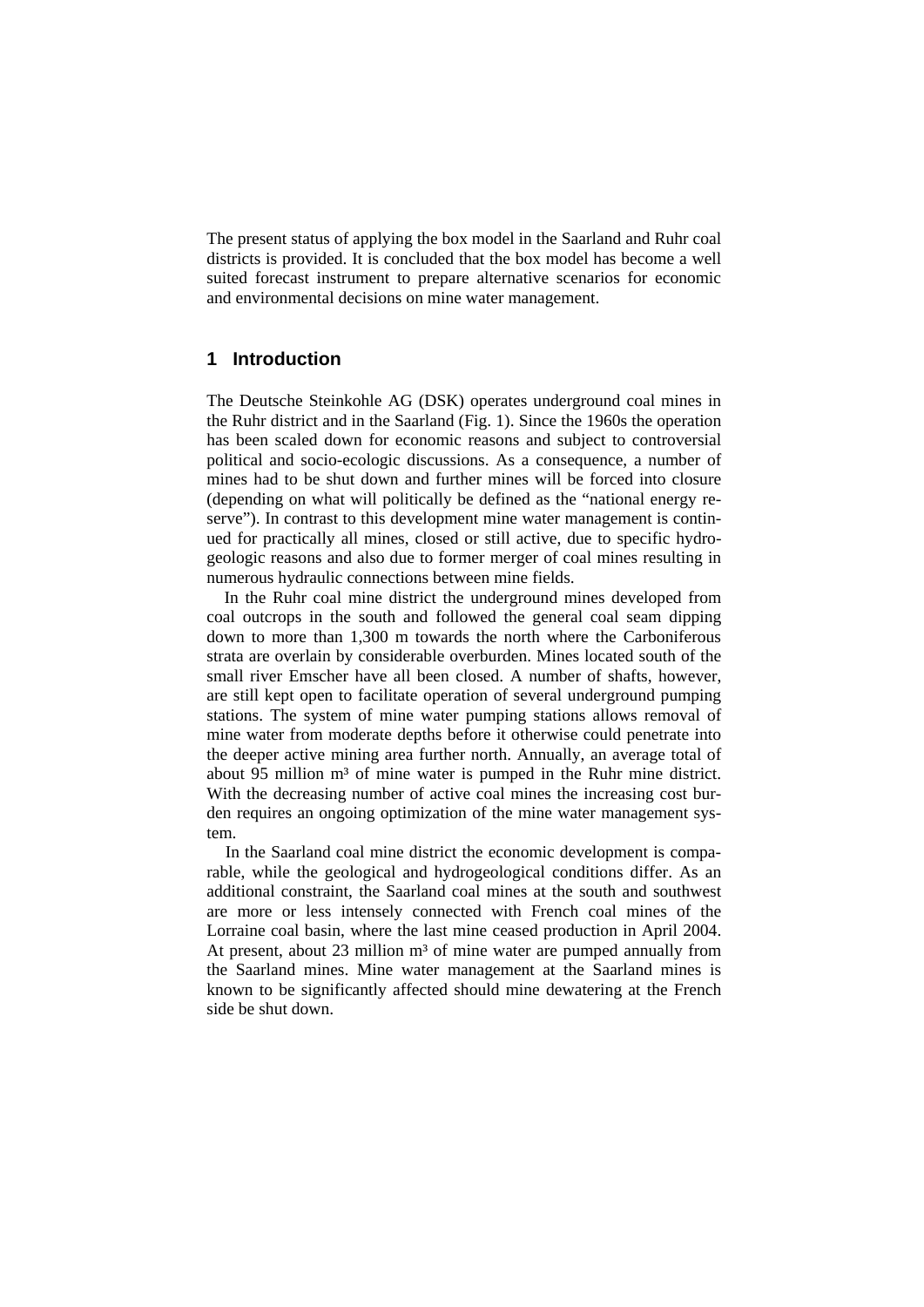For both German coal mine districts significant changes in mine water management are anticipated and plans have to be prepared to allow management decisions between various alternatives. The size of the areas affected and the complicated nature of the subject make it necessary to select a systematic numerical approach to represent the status quo, to implement alternative scenarios and to predict their respective consequences. Alternatives for partial and complete flooding of mine systems have been considered using a numerical model to predict the impact and measures necessary to protect adjoining mine fields. The so called "box model" originally applied for simulation of groundwater rebound at underground uranium mines [Gatzweiler et al. 1997] was further developed to cope with the features of extensively exploited large coal fields. The principle nature of the box model had been presented at the IMWA 2000 meeting [Eckart and Unland 2000].



**Fig. 1.** Location map of coal districts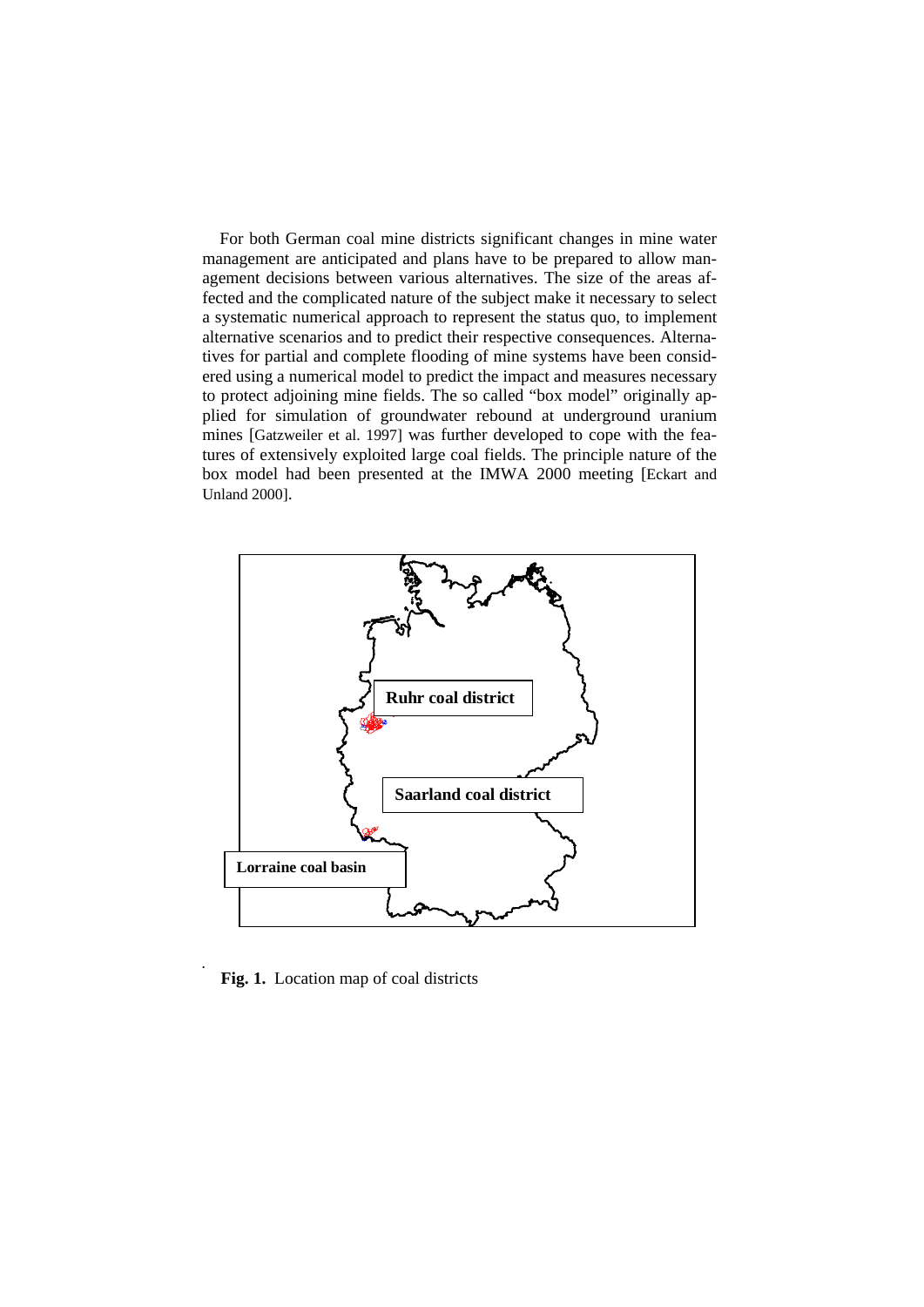The concept of the box model is summarized in the following section. Further developments to match special requirements of large coal fields are described subsequently. The present and future applications in mine water management of DSK are discussed in the final sections of this paper.

#### **2 Box model concept**

Numerical models are applied in DSK mine water management where pure assessment by experience or comparison with similar events does not suffice. Well accepted models do exist for water management problems, e.g. seepage, surface run-off, groundwater flow and contaminant transport. Finite element and finite difference models are available for flow in porous and fractured media. However, these type of models encounter some numerical problems when mine cavities and hydraulic "short cuts" in form of drifts, shafts, goafs have to be considered. Generally, a tremendous "ballast" of numerous nodal points is needed to approximate a complicate geometry (Fig. 2). The available hydrogeological information from the mining activities relate mostly to a single mine unit (some square kilometers) or a level of an underground mine. Detailed data referring to a dense grid of data points are the exception.

Practical experience shows that the pressure (or hydraulic head) differences within a large coal mine field are close to zero in the horizontal direction. Hence, there is no good hydraulic reason to create a balance-unit smaller than a single mine unit. Additional elements would not increase the information about the hydraulic system. On the other hand, in the vertical direction the consideration of several levels is very important. Consequently, an appropriate numerical model has to consider a system of fairly large balance cells or compartments, the so called boxes. A box is assigned all important information and components of the mine field in the hydrogeological sense: storage volume, recharge, discharge and also information on mine-water-quality: pH, Eh, temperature, concentrations, stored contaminants, typical minerals etc..

A single box is not only a fictive balance unit, it is a picture of a real mine field and needs real geographic data: X-, Y – coordinates, bottom and top elevations.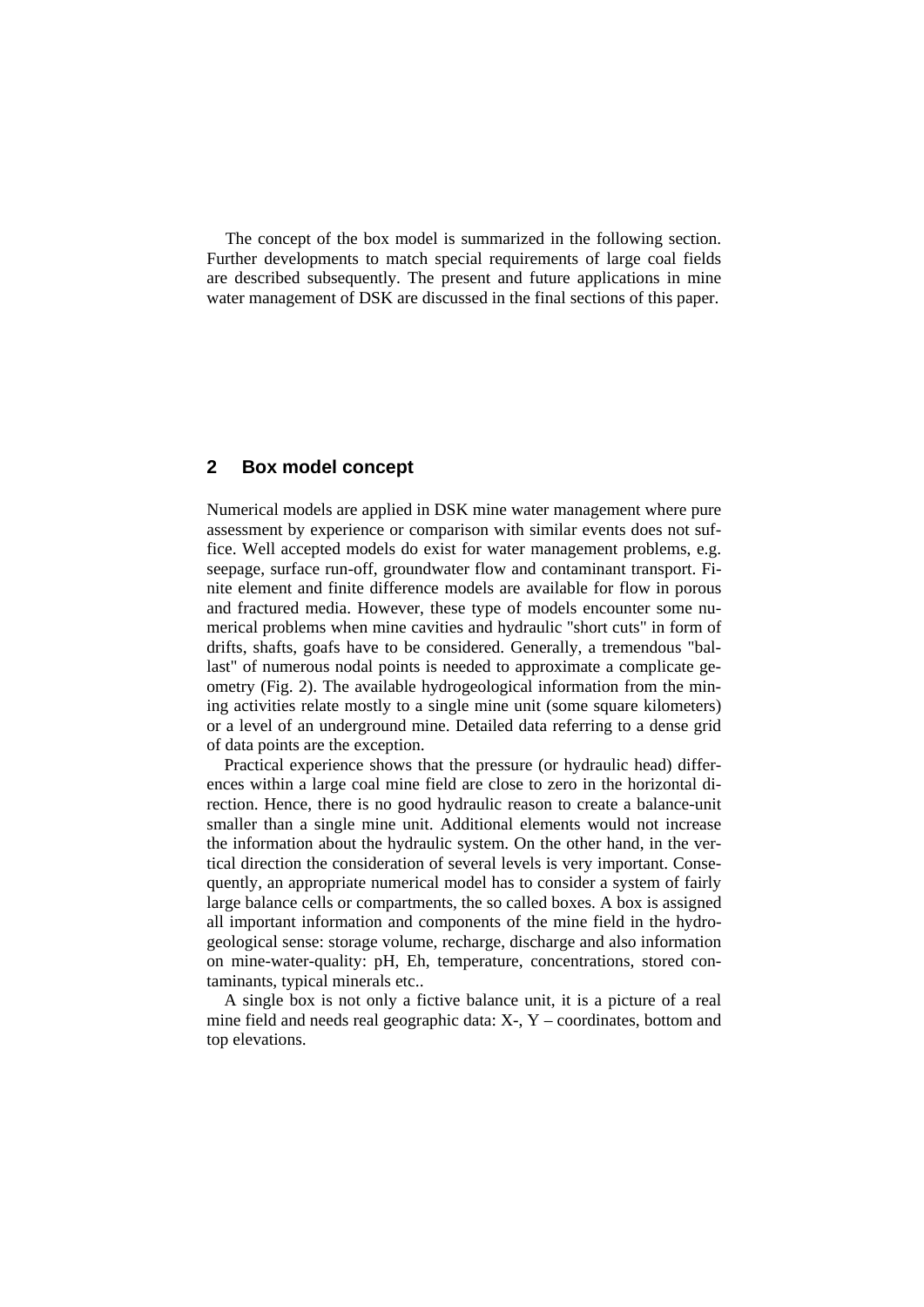The description of the flow process has to consider both geological hydraulic connections (porous aquifers) as well as hydraulic short cuts (roadways, drifts, shafts, faults, fractures etc.). The hydraulic connection between boxes is a very general parameter, which can be calculated from the permeability or the transmissivity under consideration of the geometry of the special water bearing unit. All detailed information can be expressed using a single transfer function, here called conductance, which is the functional key (complex) parameter for all hydraulic connections:

$$
C = k_f \cdot A / s \tag{1}
$$

 $C = T \cdot M / s$  (2)

 $C =$  conductance  $[m^2/s]$ 

 $k_f$  = permeability [m/s]

- $s =$  distance between boxes or relevant distance for the special resistance to flow [m]
- $M =$  thickness of layer [m]
- $A =$  area through which water flows [m<sup>2</sup>] and

 $T =$  Transmissivity  $[m^2/s]$ .

The calculation of C, directly by division of flux and potential difference between mine fields, is very practicable when one is unable to describe the detailed geometry of hydraulic connections.

This conceptual approach of boxes and connections is easily understood and can be handled by mine personnel without any sophisticated qualification in computer handling and without any long term training. The geometries of boxes and hydraulic relevant structures are taken from regular mine survey maps or directly from digitized mine data using standard CAD and data handling software.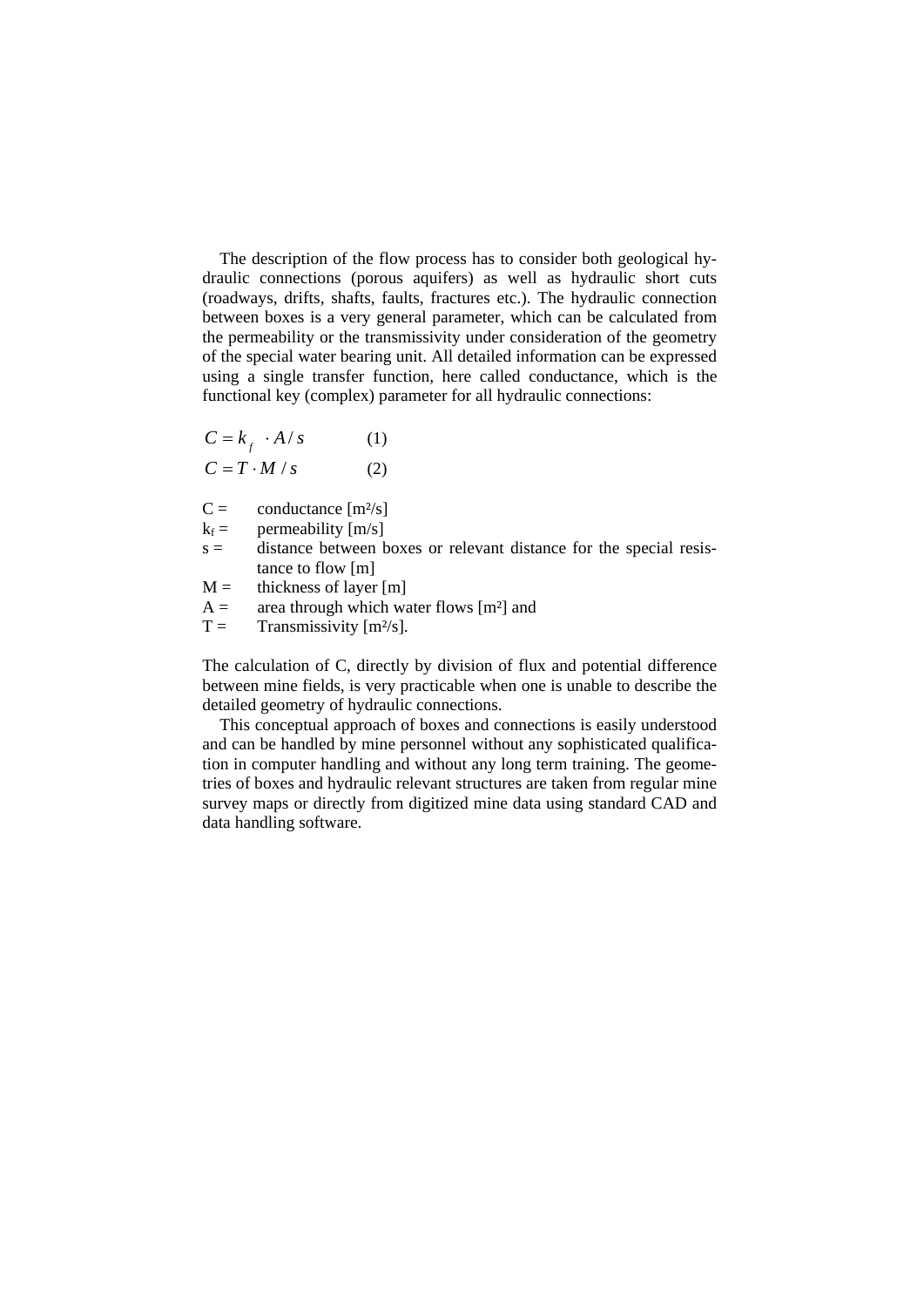

**Fig. 2.** Structure of Box- and Finite-Difference-Model

## **3 Further developments of the box model**

The development of the box model for large underground coal fields was conducted with support from the North-Rhine Westphalia mine supervisory board and funds of the North-Rhine Westphalia ministry of economics and energy during the period from 2001 to 2003. Altogether, the last 4 years of application at the extensive DSK mine fields have caused considerable further developments and refinements to the box model, making it the tool of choice for any future planning and permitting process with reference to mine water management. The most important additional features since the first presentation at IMWA [Eckart and Unland 2000] are:

- − increase of flexibility in 3D-structures (flexible number of boxes per slice)
- − variable connection of boxes independently of model slice
- − introduction of turbulent and laminar flow functions and time-dependent conductance between boxes
- − the combination of the box model with standard close to surface aquifer models
- − the combination of the box model with a multi-component masstransport-model.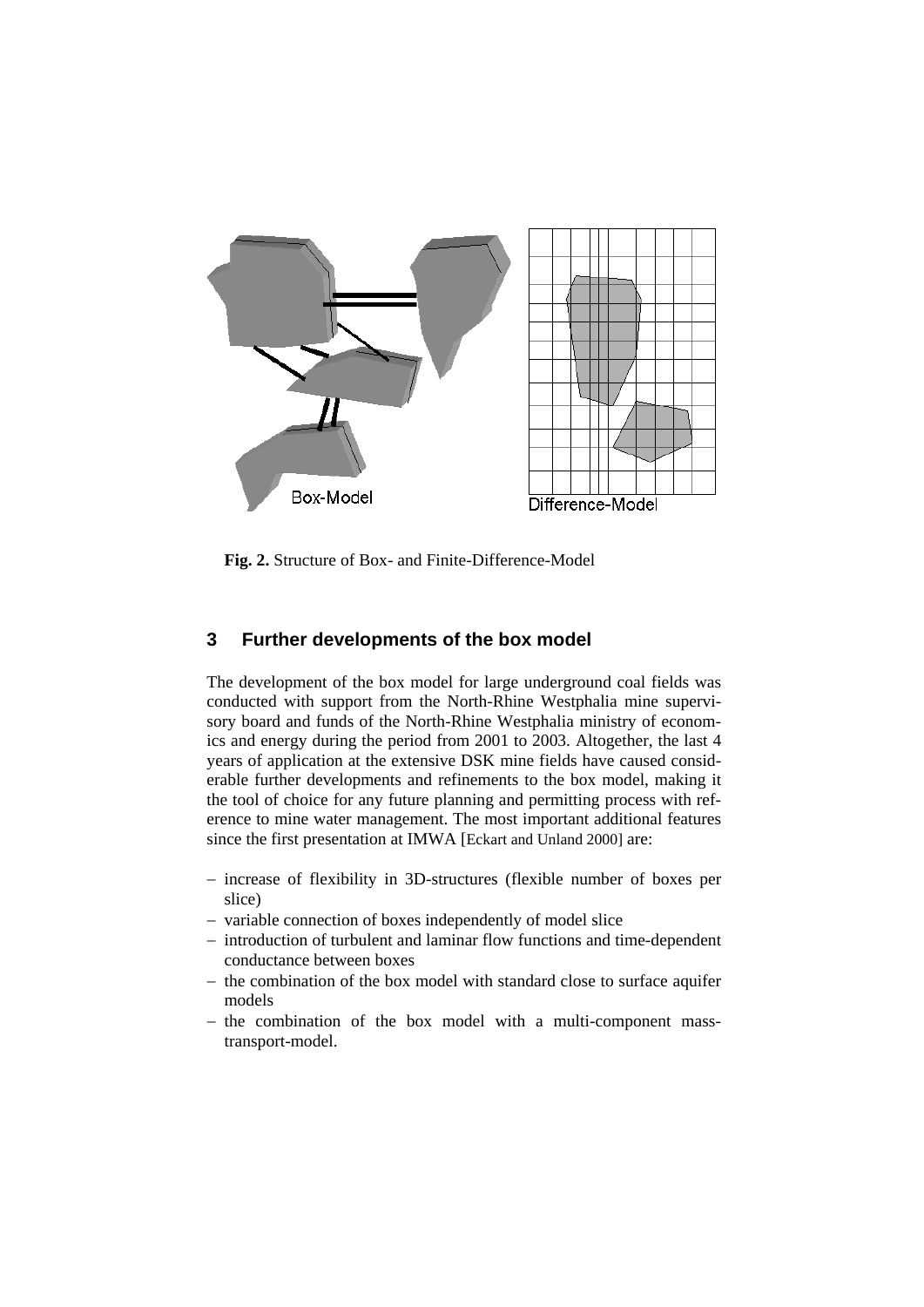These features are briefly described below.

#### **3.1 Flexibility of 3D-structures**

As part of the development a user-friendly pre-processor has been created to handle the input of box geometries and hydraulically-relevant structures. In theory, the boxes can adopt any coherent form which can be circumvented by a ring polygon. In practice, the boxes are represented by a fairly irregular planar shape and regular vertical spacings. However, spacings are allowed to vary which is in particular very helpful when mining activities concentrated on some deeper levels or boxes at higher elevations are represented by overburden only. Hence, the contour spacings of boxes in the vertical direction and the number of boxes in the horizontal direction can vary. With the support of a CAD system and a suitable software package implementation of additional boxes is simple. Where required, modern CAD systems also help to overcome the discrepancies between finite element/finite difference grids and the box model concept by making the boxes very small. In the plan view shown in Fig. 3 the box model (thick black contours) is able to adopt the geometry of a FE grid (thin contours).



**Fig. 3.** Structure of a refined box model (thick lines) reflecting a FE grid (thin lines)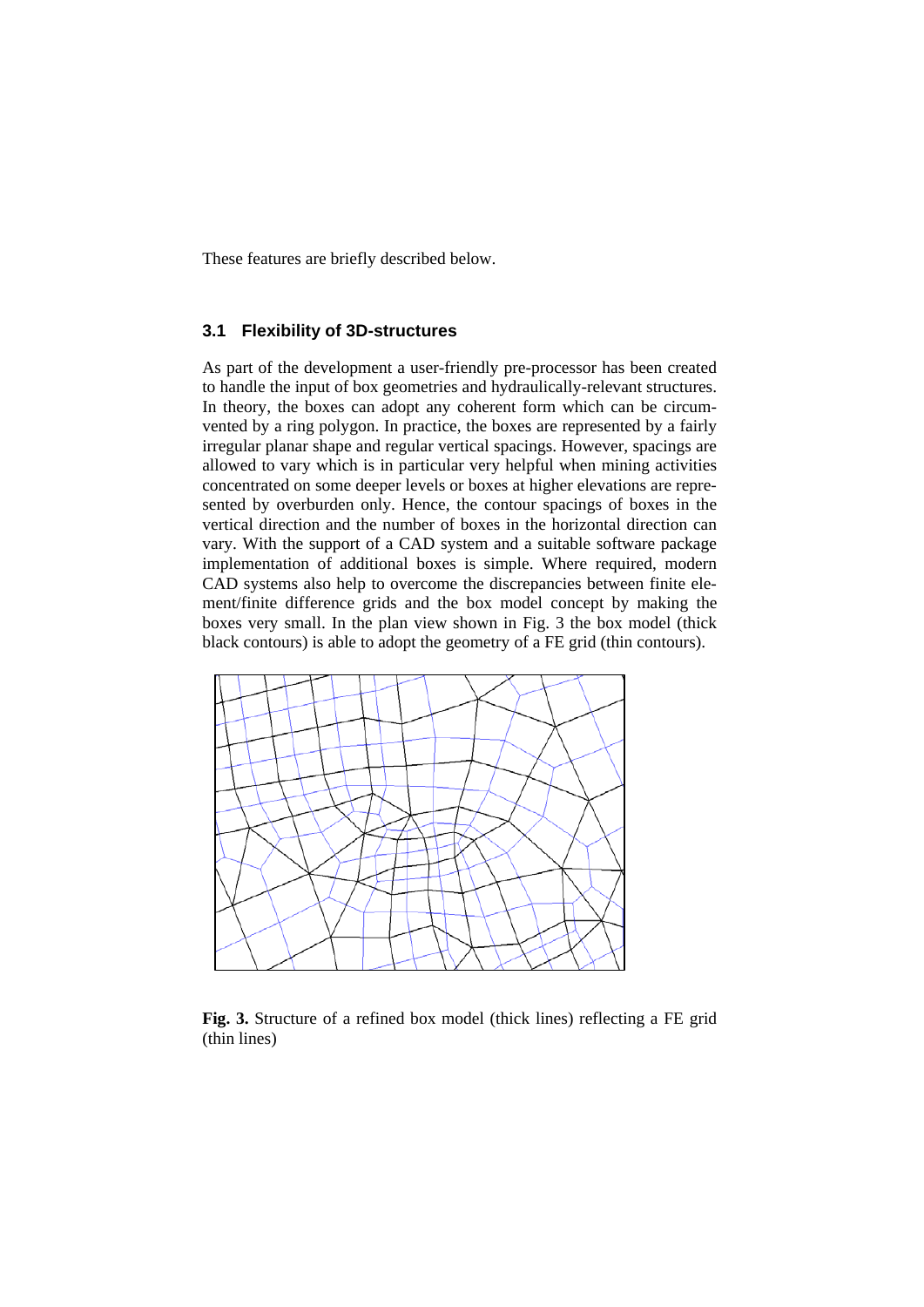#### **3.2 Connection of boxes**

The water levels in flooded mine systems show considerable variations depending on the type and nature of their connection with other saturated parts of the underground. The simplest structure is a roadway excavated in stable country rock which defines very well decanting points between mine fields. Other features are observed in practice and some supposed decanting points proved to be not effective when water levels increased.

 Connections between boxes are created by drawing a line between boxes, assigning the necessary coordinates and elevations and a value for the corresponding conductance. Boxes which are no direct neighbours can thus be connected.

All data, including the date the conductance value corresponds to, are stored within the box model. Even complicate connections consisting of drill holes, goaf or sections of collapsed drifts can be integrated (symbolically shown in Fig. 4).

To cope with the real world the conductance value for any connection has to be treated as a variable depending on flow rates and time. At a number of instances the hydraulic connections left between mine fields are through pipes or open drill holes where friction losses may become dominant. The numerical solutions for the box model include an algorithm for turbulent flow. Other connections between boxes proved to be time dependent due to ongoing settlements or clogging of former flow paths. This is a typical feature for extensive coal mine fields and a logarithmic equation has been developed varying conductance with time (Fig. 5).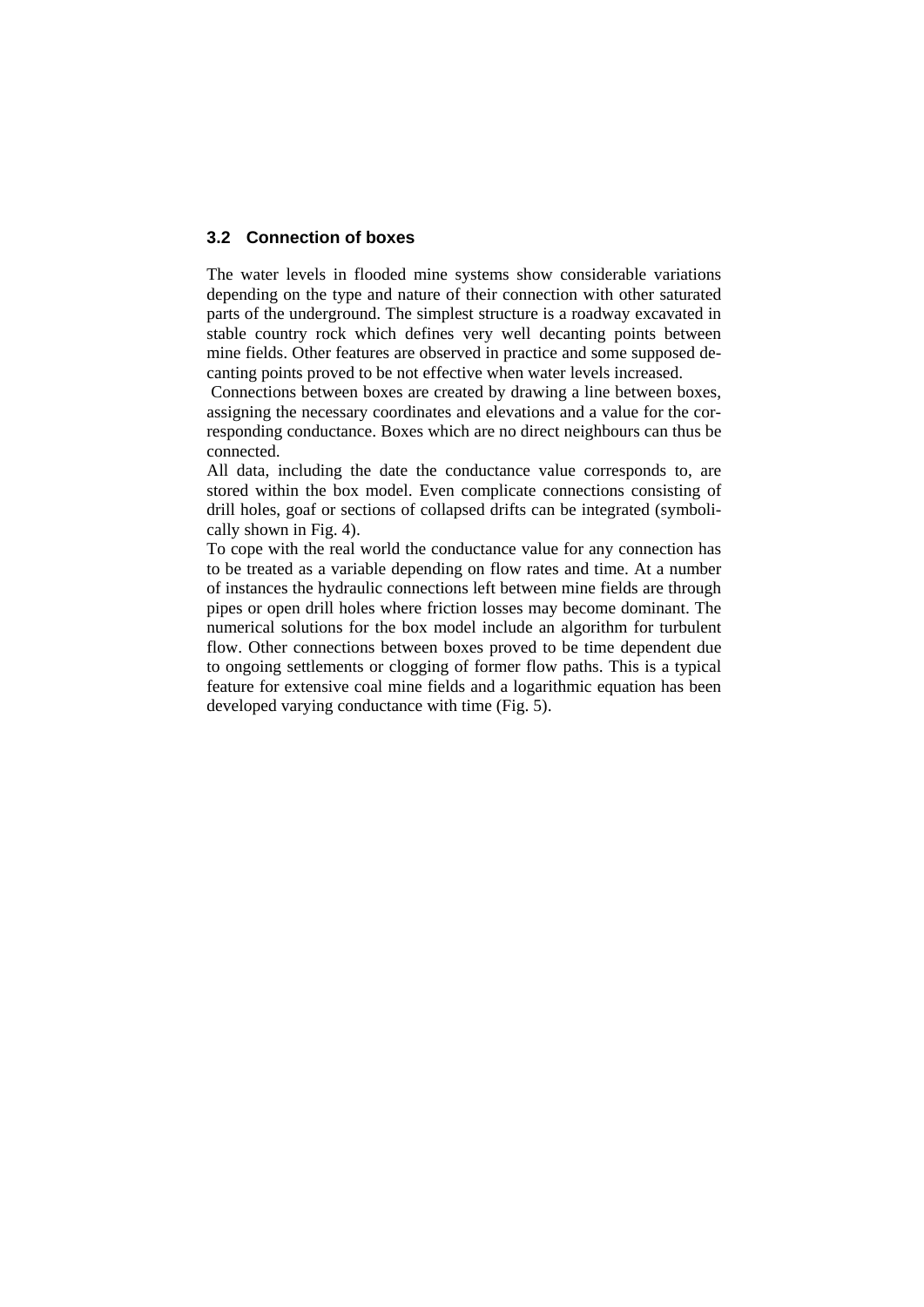

**Fig. 4.** Various types of connections between boxes



**Fig. 5.** Variation of conductance with time resulting from the calibration process for the Ruhr box model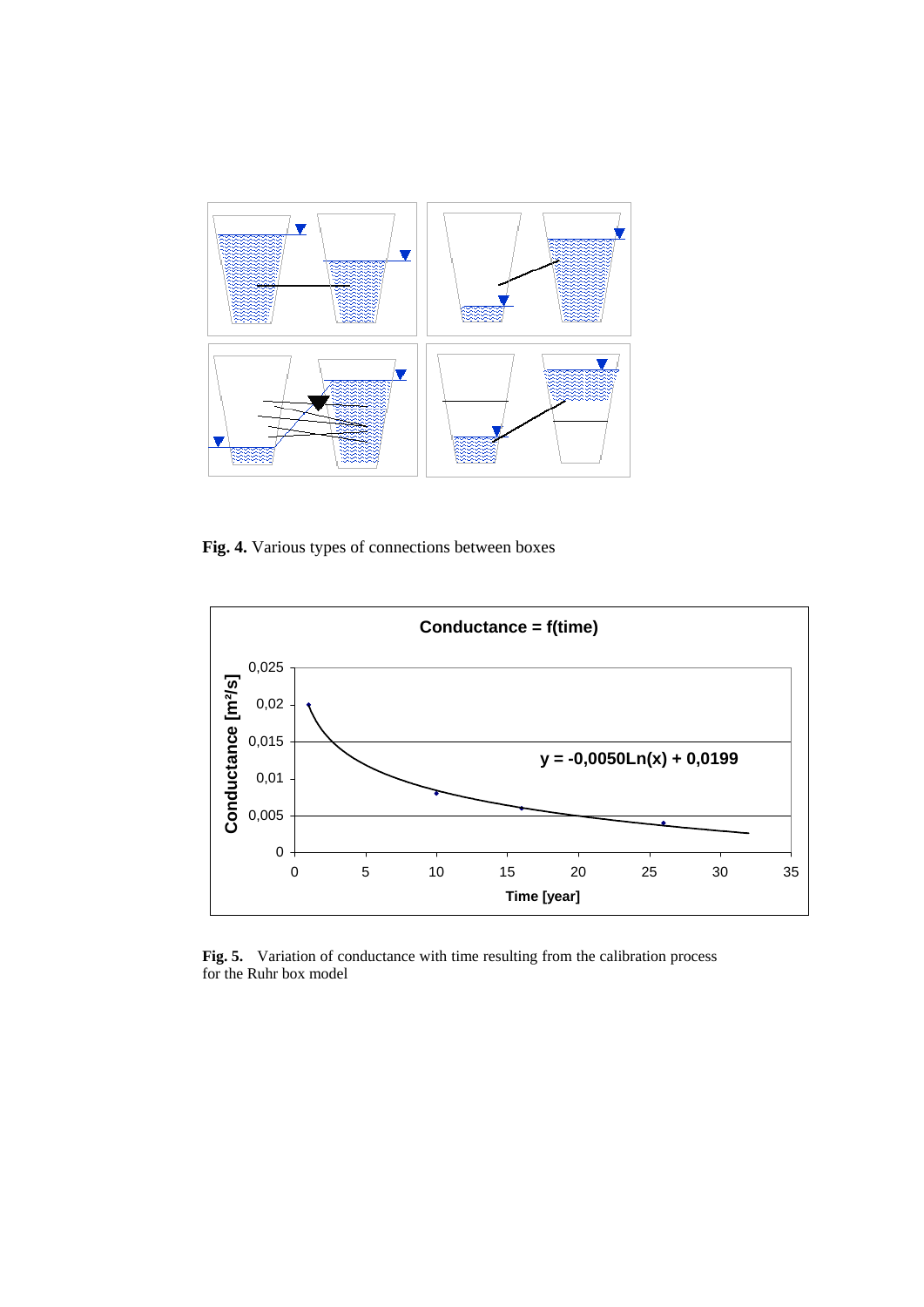#### **3.3 Combination of the box model with a standard groundwater model**

One of DMT's objectives is the development of a numerical tool to combine the box model with a standard FE-model for an aquifer close to surface. The combined numerical models allow simulation of the mine water situation as well as the groundwater situation regarding the mutual influence of these two dynamic systems. As described in section 3.1 and Fig. 3, the contours of a box can assume a variety of geometries, hence, a box can be defined by contours of any polygon shape and then it is possible to numerically treat this element like any other following the volume balance method. This way both types of models follow one concept and solutions can be obtained using a combined equation system.

A first set of trial runs was made using groundwater models completed by DMT in combination with the box model structure. The subsequent Figure 6 displays the superposition of a standard FE-groundwater model above a typical box model structure.

Following this concept, the uppermost layer represents a continuous aquifer system and contains considerably more elements than the two lower ones. A suitable pre-processor has been developed in order to automatically generate the geometric coupling using the contours of the underlying boxes as the starting point. The FE-model is based on parameters which are defined by the element's area and the nodal points of the FE-grid. Furthermore, the balance of volume flow is not strictly tied into volumes exchanged between single element areas but rather the result of integrating over the total area.

In the event the standard groundwater model is based on a finite difference approach, the solution is simplified since there is a common numerical solution for balancing the volume flow between elements. All parameters and variables are represented by the centre of each element and the volumes calculated flow across the element contours.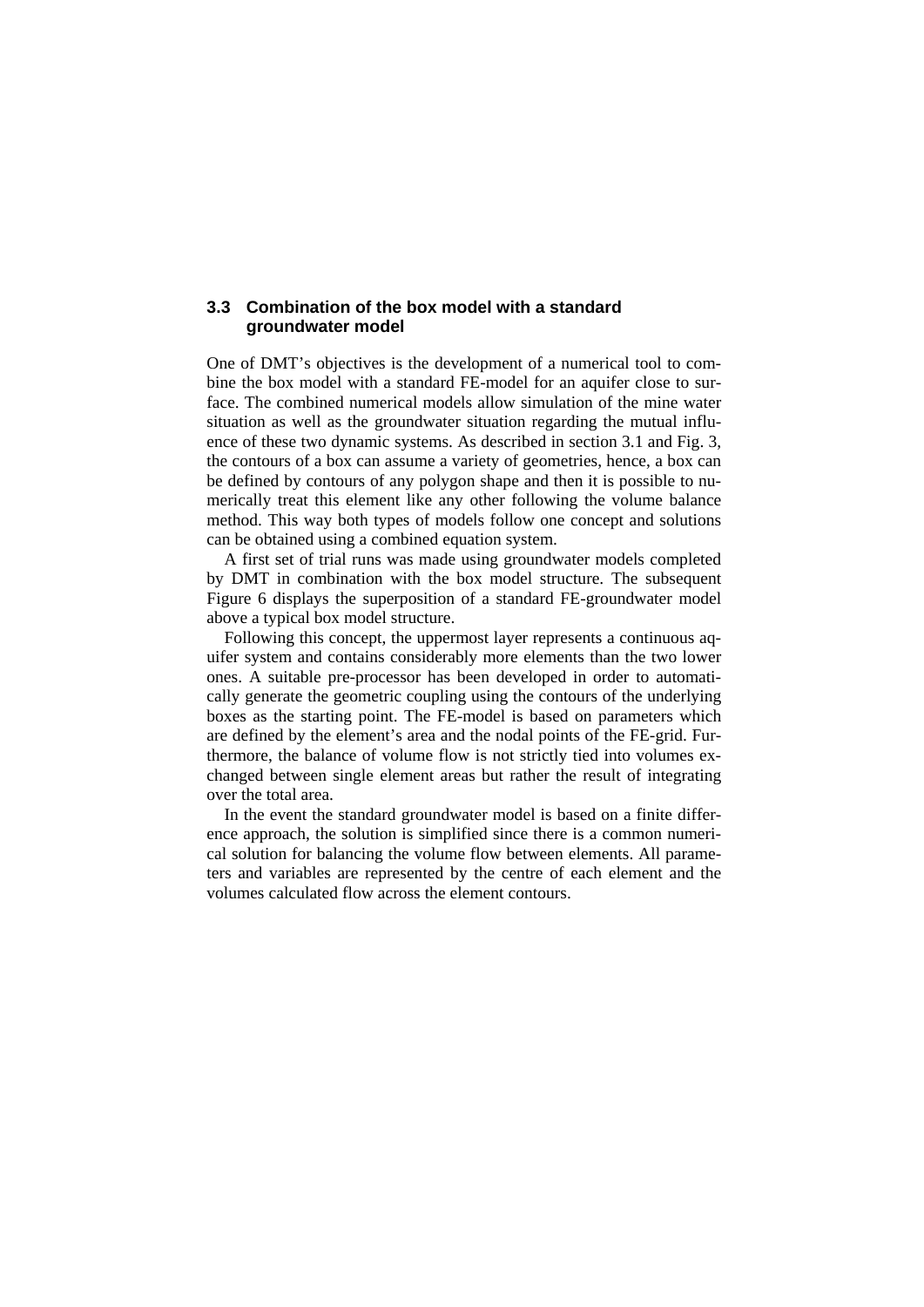

**Fig. 6.** Combination of box model with a FE groundwater model

### **3.4 Combination of the box model with a multi-component reactive model**

For any meaningful planning and prognosis the mine water quality is to be taken into consideration. Therefore, the box model has been further developed to integrate a multi-component reactive transport model. Chemical reactions in the liquid phase do occur and make it impossible to simulate the transport of chemical components separately. To model the real world it is necessary to describe the transport in parallel for each box, at the same time interval. As a minimum the following components are required:

Kations: Ca, Fe, Mg, Na, K, Mn, Ra, Ba, Sr, Al, B

Anions:  $SO_4$ ,  $CO_3$ , Cl,  $NO_3$ 

(all in mg/L) and a balance concentration for the redox-state (OPV).

When quantifying these components it is possible to calculate the chemical equilibrium and to acquire such important information like the distribution of species, the Eh- and the pH-value. A numerical program similar to PHREEQE [Parkhurst et al. 1980] has been developed and directly integrated in the box model (An earlier approach to couple PHREEQC directly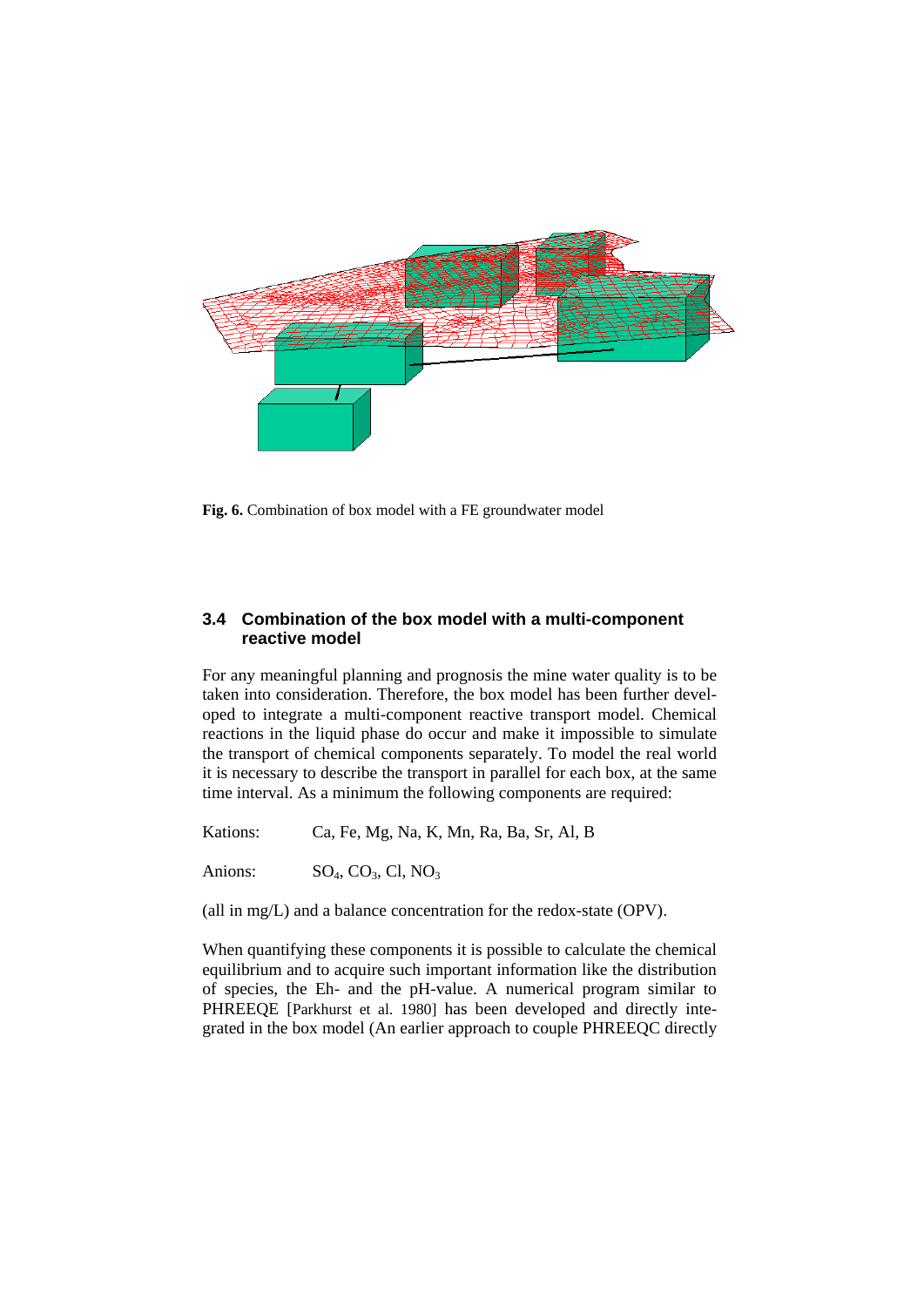with the box model code as an external program resulted in intolerably slow execution rates).

The integration of the chemical reaction mechanisms yields totally different results from what would have been obtained by transport modeling and application of simple mixing formulas with sorption. A fairly drastic example is the mixing of water at one of the deep mines in the Ruhr district: incoming flow from the north contains high salt concentrations (Baconcentrations  $> 2$  mg/L) and meets incoming flow from the southern direction (low salt but relatively high sulphate concentration > 200 mg/L). The dominant reaction when mixing these waters (after 300 days in the following figure) is the precipitation of barite which actually has been observed (Fig. 7).



**Fig. 7.** Integration of chemical reactions in the box model: calculated development of SO4 and Ba concentrations with precipitation at the Nordstern mine water pumping station

An excellent opportunity to calibrate the chemical reaction model derived from numerous chemical analysis data obtained when partially flooding a mine in the Ruhr coal district. The flushing process resulted in a typical sharp increase and subsequent exponential decline as shown for actual sulphate concentrations during a 4-year period in Fig. 8. It took about 4 to 5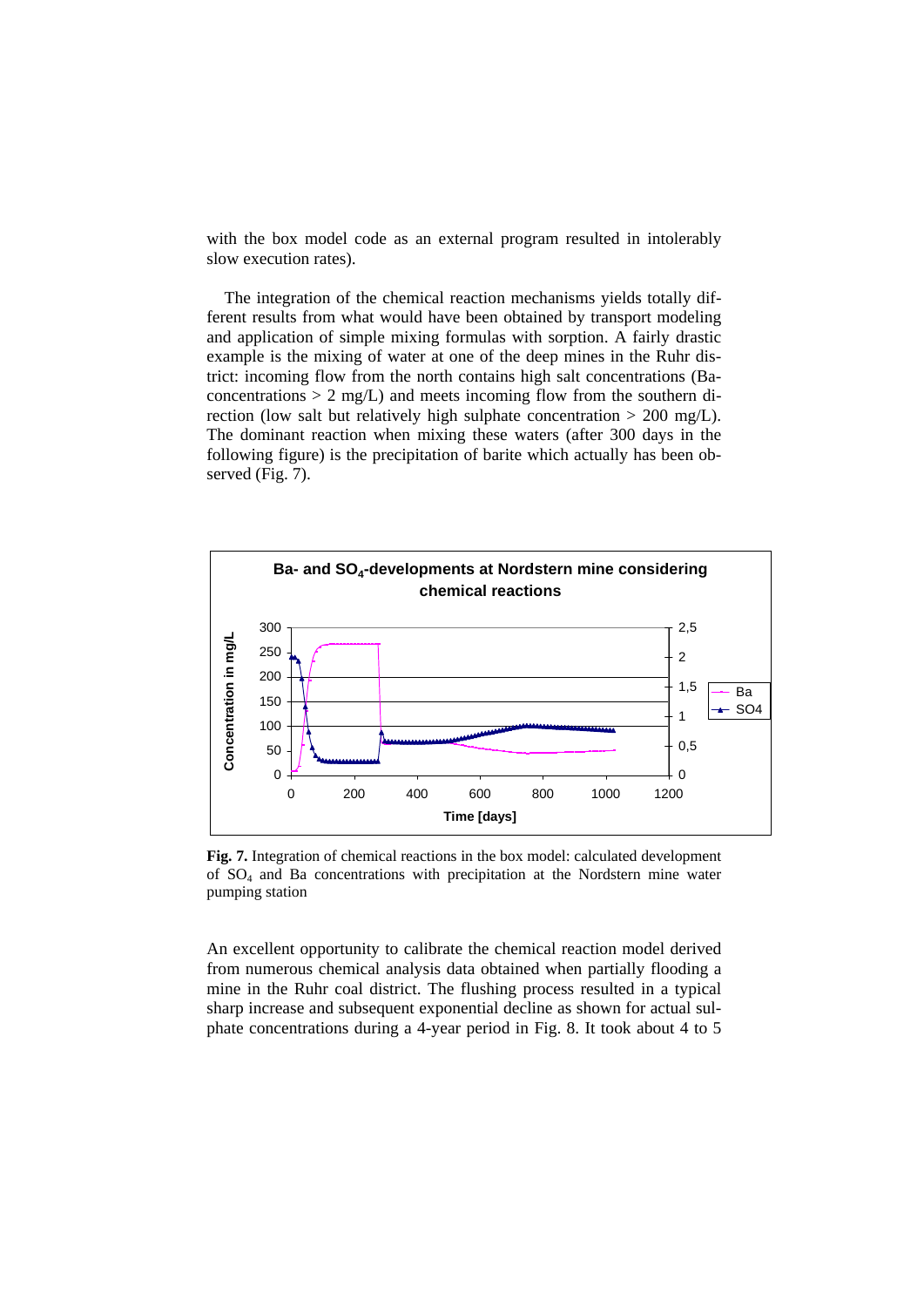exchanges of the pore volume until the sulphate concentration assumed again the previous mine water concentration of about 210 mg/L. In order to reflect this pattern in the numerical calculations a storage concept involving an active and a passive porosity was applied. "Active porosity" is understood as that storage volume where flow passes through directly (e.g. roadways, drifts, shafts) causing the initial sharp increase in concentration. "Passive porosity" is understood as the stagnant storage volume which is coupled by diffusion with the active porosity. Easily soluble components like iron, chloride and sulphate require storage within the passive porosity at fairly high concentration levels in order to fit the values observed at the pumping discharge. For components with limited solubility, e.g. gypsum, an additional solid phase can be taken into account which can be reactivated when concentration levels of the liquid phase drop below the solubility product. Fig. 8 shows the best fit of concentrations of sulphate calculated vs. those observed using this concept.



**Fig. 8.** Model fit for sulphate concentrations calculated (squares) vs. measured (triangles) using the concept of active and passive porosity on chemical reactions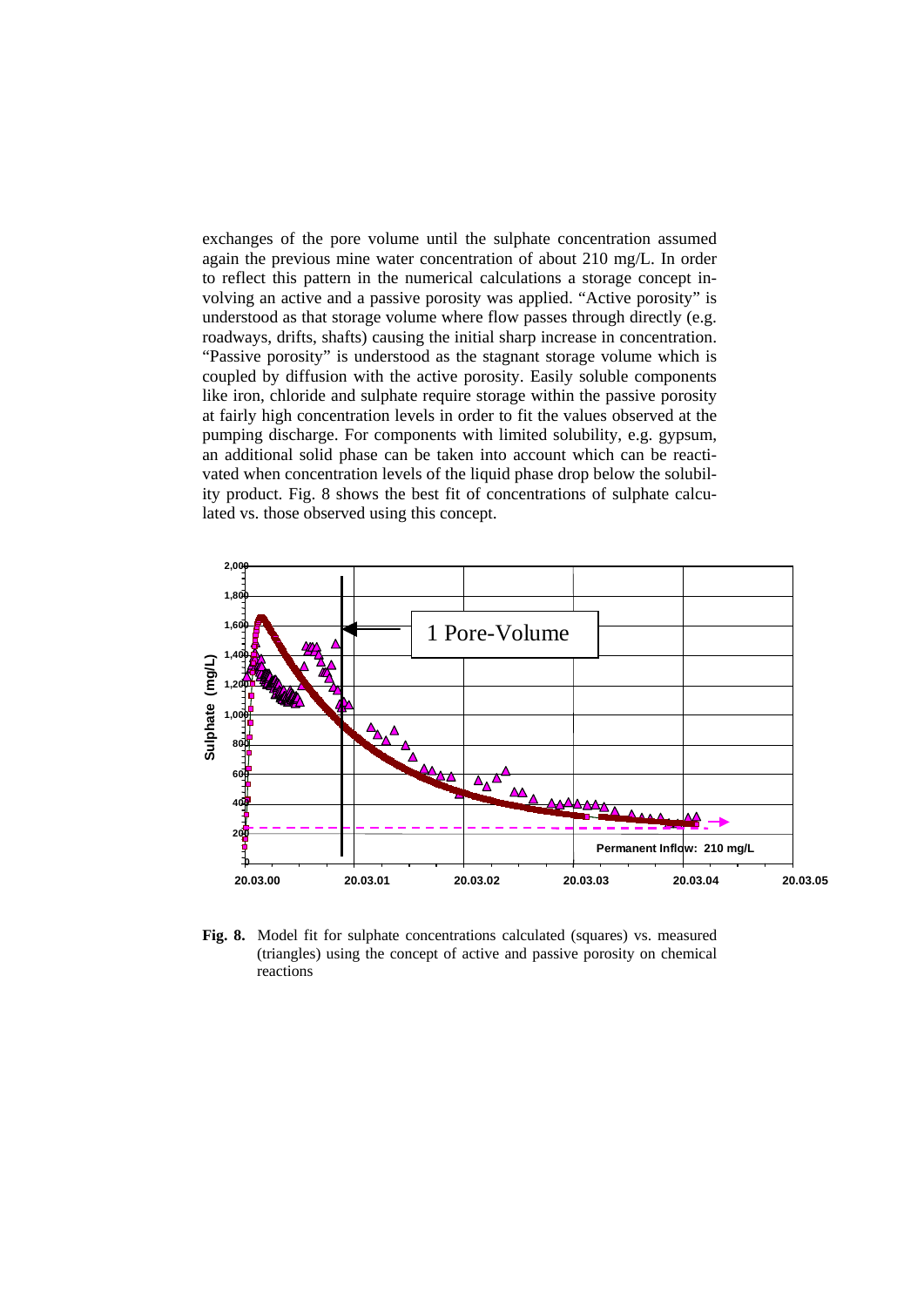## **4 Further application of the box model**

The box model has been applied in a number of practical day to day problems as well as an indispensable planning tool for the mine water management at large coal fields. Some examples of ongoing activities are described in the following.

#### **4.1 The Saarland box model**

In the year 2003 a task force team of DSK and DMT started to set up the first box model for the entire Saarland coal district. With concrete plans to start the flooding activities on the French side of the coal basin the strategy was changed/forced to model the interaction between the mine fields in France and Germany. The mines are interconnected in a way that at the final stage of flooding a substantial part of the mine water would discharge at a low point (Gustav shaft) on the German mine field Warndt. Following questions are being addressed while preparing this paper and will be solved by means of an expanded Saarland box model including boxes for the French mine fields (Fig. 9):

- − Which quantity of flow will finally discharge in Germany?
- − How effective are the hydraulic short cuts in the old mine system? Several scenarios will be calculated and the box model will be adjusted in accordance with the actual monitoring data obtained during the initial stage of flooding. The impact could be a higher than expected final water level on the French side.
- − What mine water quality can be expect at the Gustav shaft?
- − How can the pressure difference be reduced at an underground dam protecting the ongoing mine operations on the German side? The present plans are to flood concurrently from both sides of the dam to the effect that at no time the pressure difference exceeds 30 bar. For this scenario additional water from the river Saar needs to be introduced at the north side of the dam (Box Luisenthal Fig. 10) to partially balance the rise in mine water levels at the south side (Box Warndt/Geislautern Fig. 10).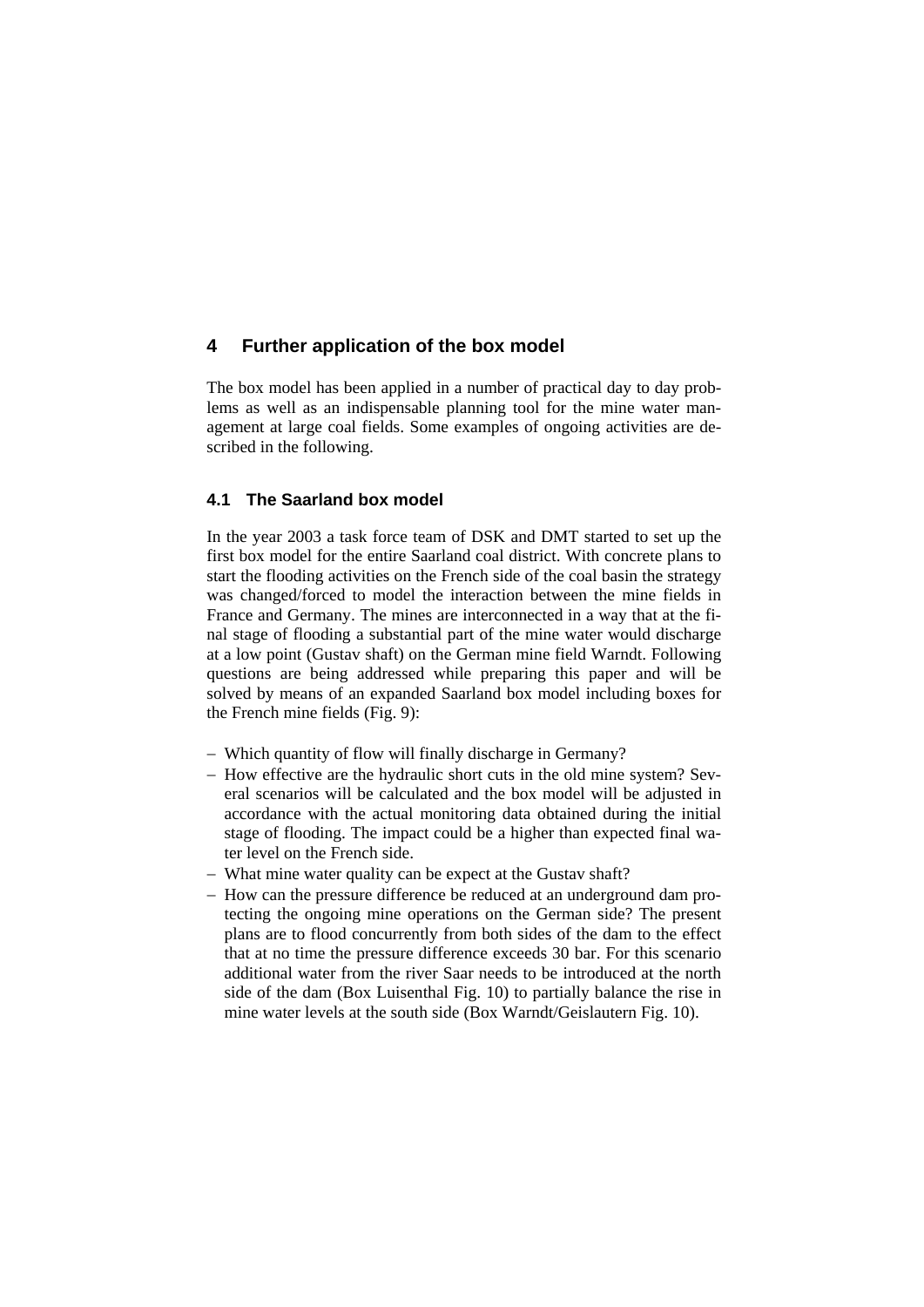

Fig. 9. Layout of the extended Saarland box model with digitized connections



**Fig. 10.** Scenario of reducing the pressure difference on an underground dam by flooding with water of the river Saar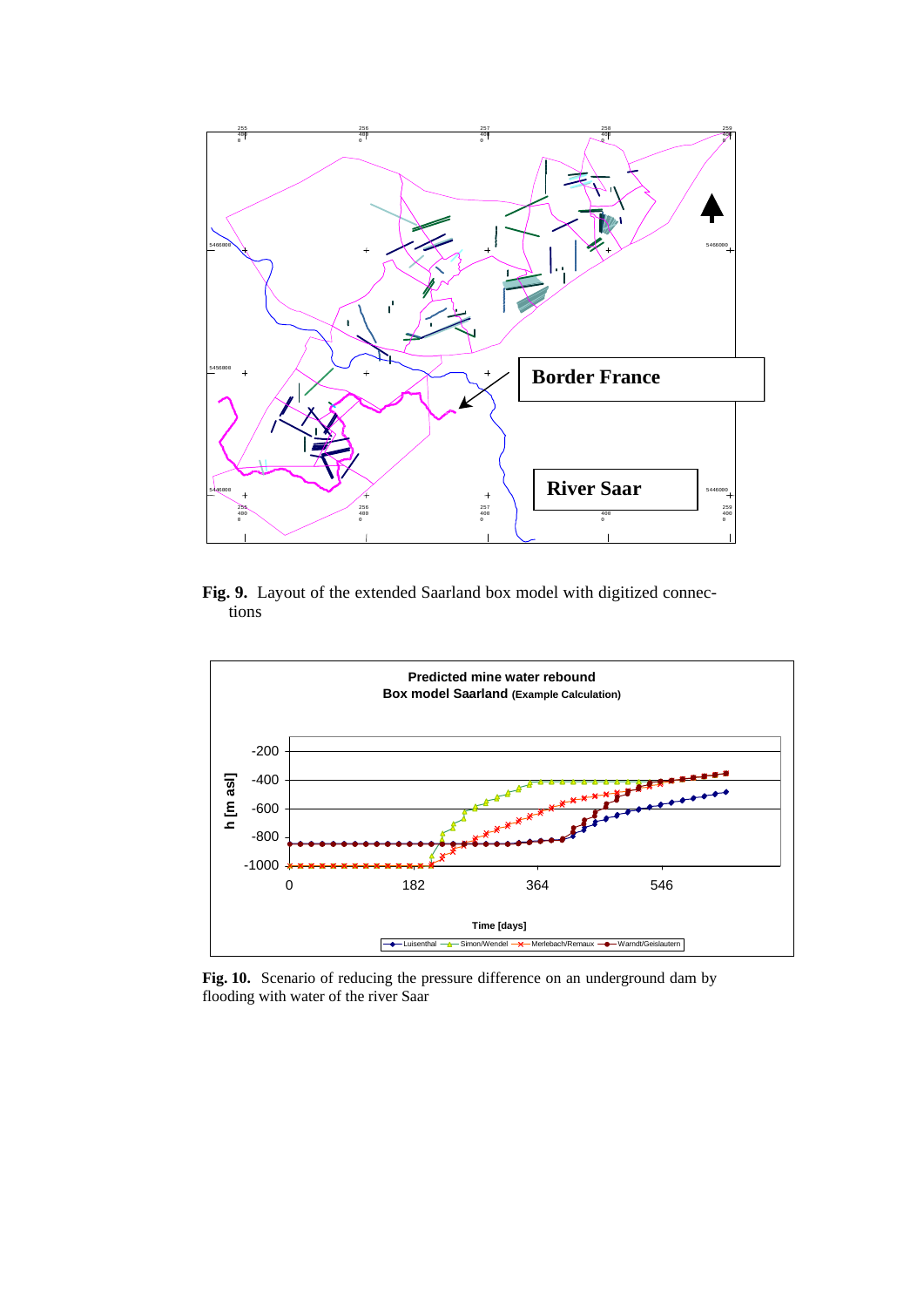#### **4.2 Mine water management in the Ruhr coal district**

As described in section 1, the actual mine water management takes care that water in the closed mines of the south is kept down by pumping to facilitate operation further north. A box model has been developed to assist in optimizing the pumping operation in the central part of the Ruhr coal mine district which is represented by the abandoned Emscher-Mulde mine field and a central pumping station (former mine Zollverein).

The box model applied is a joint effort between DSK and DMT and after its calibration it can now be used to calculate various scenarios for future mine management. Considerable effort had to be invested in the determination of the residual void volume left underground. One important feature to approach the residual void volume and its spatial arrangement was the availability of a complete coal resource model (Fig. 11) in combination with coal production records available also from many old mines.



**Fig. 11.** Distribution of coal seam "Sonnenschein" within the Ruhr box model area (circled)